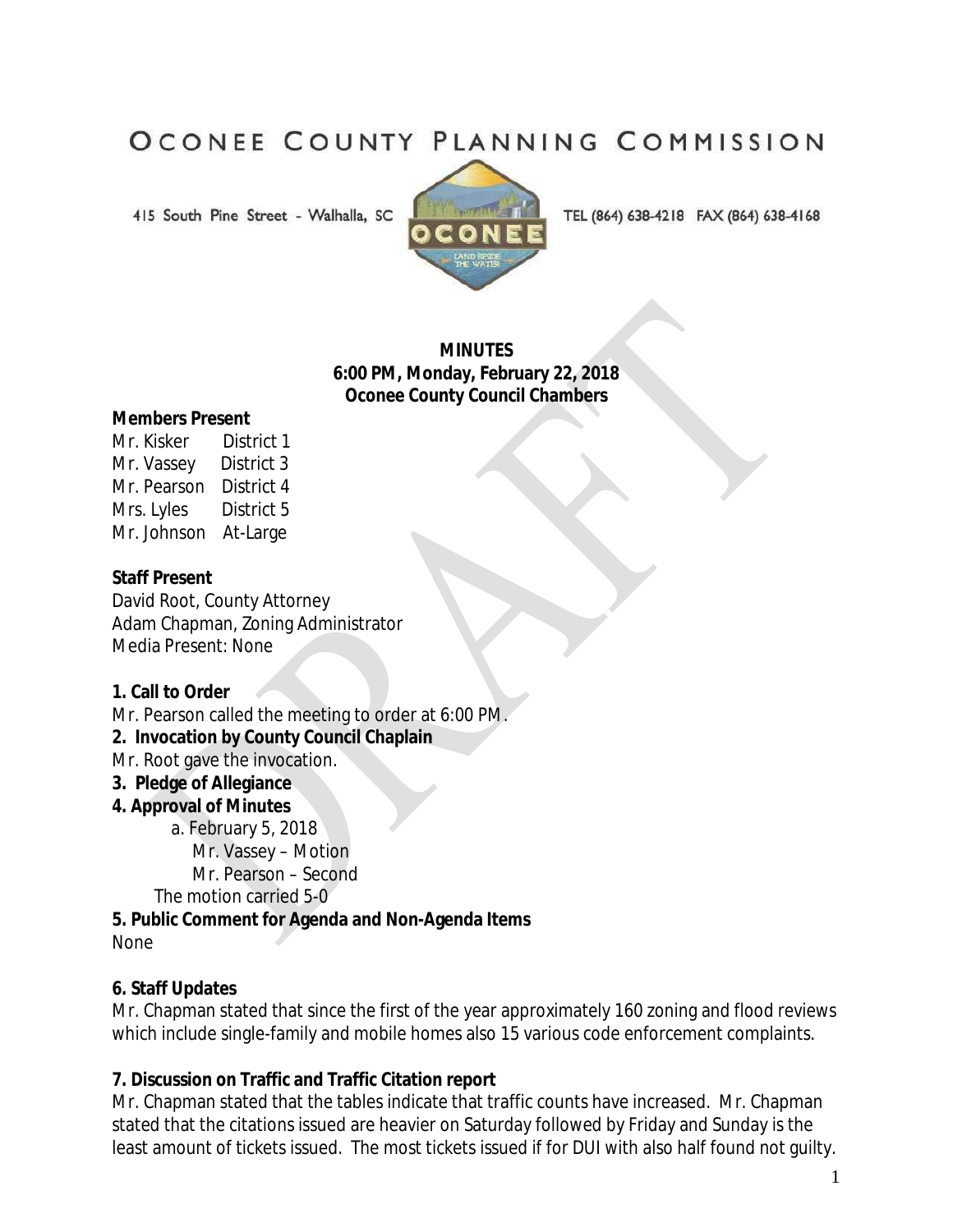Mr. Chapman asked if the Commission would like for a representative from Troop 3 to come and answer any questions. Mr. Pearson stated he would like reasoning in the difference in the numbers regarding "tickets issued" and "arrested" in relation to DUI.

# **8. Discussion on draft request-for-funds letter to County Council**

Mr. Chapman drafted a letter asking for \$25,000.00 to a traffic and planning consultant to provide a forecast on necessary infrastructure and policy changes along the 76/123 corridor between Seneca and Clemson as well as between Seneca and Westminster. Mr. Kisker asked since the Commission was tasked by the Council to draft the letter it should be stated it was requested by them. Mrs. Lyles made a motion to make the corrections and send it to Council and Mr. Vassey seconded the vote was unanimous.

# **9. Discussion on 2020 comprehensive Plan**

Mr. Chapman showed a flow chart created by the Appalachian Council of Governments that broadly states how the flow should be done. Mr. Chapman stated the next step would be to find someone to do the Comprehensive Plan Study. Mr. Pearson asked what the cost Alta Planning had quoted to do the job and Mr. Chapman stated that the quote they gave was \$89,000.00 to manage the Comprehensive Plan process. They also stated that fee can be reduced if the staff does some of the work. Mr. Root stated that this should be put out for bid since the fee exceeds \$25,000.00 dollars. Mr. Johnson stated that a professional facilitator needs to direct staff on how to proceed with the Plan. Mr. Chapman stated that they are going to be meetings engaging the public in the process possibly 30 to 40 meetings and asked if some Commission members could help facilitate that process if an outside consultant was not hired. Mr. Johnson stated that we need to get two more bids and then take it to Council. Mr. Root suggested that staff get with the Procurement Director and with the Administrator to get the input from them. Mr. Pearson suggested getting more information and bring it back to the next meeting. Mr. Kisker asked if the Greenwood City/County and Kershaw County's Comprehensive Plan is in the same format as Oconee's. Mr. Chapman stated that they are and not as lengthy as ours. Mr. Kisker suggested that we try to get our Plan in a manageable format. Staff indicated they would meet with Procurement and come back with more information.

# **10. Discussion on joint County Council / Planning Commission Workshop**

Mr. Pearson stated that after talking with Mrs. Cammick about the workshop she came up with Tuesday, March 27, 2018, or Thursday, March 29, 2018. The Commission discussed which date would be good for everyone. Mrs. Lyles asked the purpose of the meeting. Mr. Pearson stated that to have communication between both the Council and Commission. Mr. Pearson asked for a motion for the Workshop to be on Thursday, March 29, 2018, at 6 pm. Mr. Johnson made a motion. Mr. Kisker made an amendment to the motion that the agenda be approved by the Commission prior to the meeting. Mr. Johnson seconded the amended motion. Mr. Chapman asked if there is anything in particular that the Commission would like on the agenda. Mr. Pearson stated that the Corridor needs to be discussed and the Comprehensive Plan. Mr. Root stated that the amended motion needs to state that the original motion has a joint workshop on March 29, 2018, at 6 pm to discuss Comprehensive Plan funding and Corridor Plan funding contingent on an agreed upon agenda prior to the meeting date. Mr. Root stated to send the approved agenda to Council to see if they would consider funding the proposed projects. The vote was unanimous.